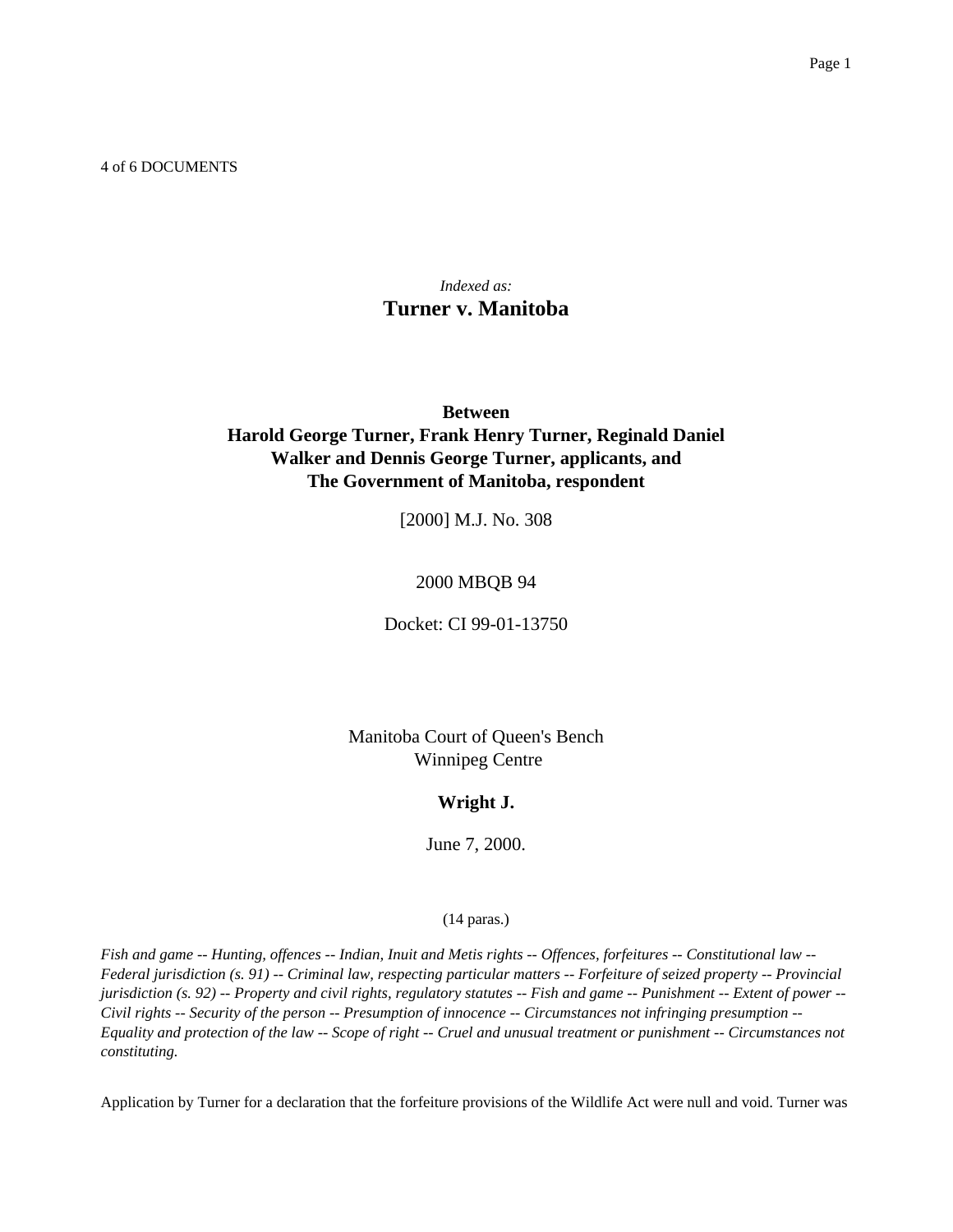a Treaty Indian. He was convicted for the use of night-use lighting or reflective equipment to hunt an animal. The conviction resulted in the forfeiture of the items used to commit this offence that were seized by resource officers. The items seized included two high-powered rifles, several shotguns and a truck. The value of these items was \$45,000. Turner claimed the following. The mandatory forfeiture provisions were criminal and were within federal jurisdiction.

The province lacked the power to impose this sanction. The provisions conflicted with the fiduciary obligations of the province and Turner's Treaty rights. The government was obligated to consult with the First Nations before it enacted the legislation. The legislation violated the rights contained in the Canadian Charter of Rights and Freedoms for life, liberty, security of the person and protection against unreasonable search or seizure. The seizure of this property prior to conviction was contrary to the presumption of innocence. The legislation was discriminatory and violated the equality provision of the Charter. It provided a natural resources officer with arbitrary discretion to discriminate in the seizure of property between similarly accused persons, without review or justification. The forfeiture was also cruel and unusual punishment.

HELD: Application dismissed. The Constitution Act gave the province the right to impose punishments by fines, penalties or imprisonment to enforce the laws it was entitled to create. Penalties included forfeiture. This case had nothing to do with aboriginal rights. The legislation did not interfere with any treaty. The penalty applied to anyone who violated the law. The government was not obligated to consult with the First Nations. Turner's personal security was not violated by the seizure and forfeiture. The legislation was patently reasonable. The presumption against innocence was not violated. The resource officers observed a crime in progress when they made the seizure. The equality rights provision of the Charter did not apply to the forfeiture provisions. Section 15(1) of the Charter only applied to discrimination that fell within its listed grounds. The forfeiture provisions did not discriminate between aboriginal and non-aboriginal hunters. Both were treated identically under the Act. Forfeiture was a long-existing consequence of illegal behaviour. It was never regarded as cruel and unusual punishment. The imposition of this sanction reflected the seriousness of the offence committed by Turner. It was appropriate to forfeit anything used in the commission of this dangerous offence.

### **Statutes, Regulations and Rules Cited:**

Canadian Charter of Rights and Freedoms, 1982, ss. 7, 8, 11(d), 12, 15, 15(1), 24(1).

Constitution Act, 1867, ss. 91(27), 92(15).

Constitution Act, 1982, ss. 35, 35(1), 52, 91(27).

Excise Act, R.S.C. 1970, c. E-12.

Wildlife Act, R.S.M. 1987, ss. 10,12(1), 13, 71(1), 78(2).

# **Counsel:**

Vic Savino and P. Michael Jerch, for the applicants. Heather Leonoff, Q.C. and Daron Werthman, for the respondent.

**1 WRIGHT J.:**-- This is an application for a declaration that sections 71(1) and 78(2) of The Wildlife Act, R.S.M. 1987, c. W130 ("the Act"), be declared null and void and of no force and effect and alternatively that they be declared of no force and effect with respect to the applicants. An order for the return of property seized and forfeited pursuant to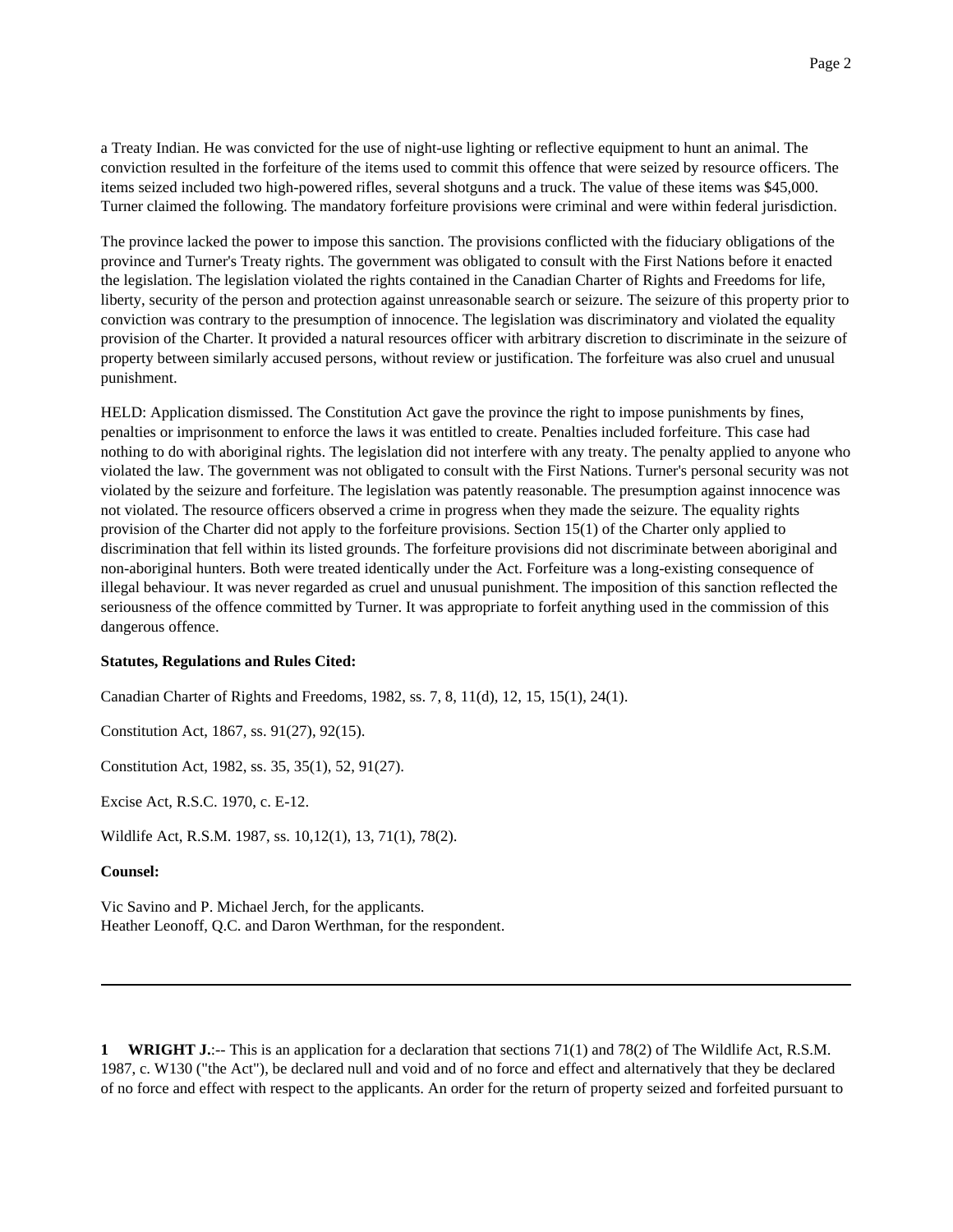the authority of this legislation is sought as well. Finally, the application includes a claim for damages, which has not been pursued.

**2** Requisite notices of constitutional questions were given. No participation by any government served resulted, save of course, by the respondent.

**3** The relevant parts of the foregoing sections of the Act read:

|     | Seizure in execution of duties                                                                                                                                                                                                                                      |
|-----|---------------------------------------------------------------------------------------------------------------------------------------------------------------------------------------------------------------------------------------------------------------------|
|     | $71(1)$ Any officer acting in the course or scope of                                                                                                                                                                                                                |
|     | duty who discovers an offence being committed against                                                                                                                                                                                                               |
|     | this Act or the regulations may seize                                                                                                                                                                                                                               |
| (a) | any wildlife or part of wildlife or the pelt, skin or hide of any wildlife;                                                                                                                                                                                         |
| (b) | any firearm, ammunition, decoy, or other implement or appliance used for shooting,<br>hunting or trapping; and                                                                                                                                                      |
| (c) | any vehicle, boat, aircraft, or other conveyance;                                                                                                                                                                                                                   |
|     | which is being used to commit the offence or which is evidence of the offence, and may<br>bring it before a justice, or report on it to a justice, to be dealt with according to law.                                                                               |
|     | Automatic forfeiture of other things 78(2) When an accused is convicted of any of the<br>following offences, any thing seized under this Act in respect of the offence is forfeited to<br>the Crown and shall be disposed of as the minister or an officer directs: |
| (a) | an offence under section 12, if the accused has used vehicle headlights, or other<br>light powered by a vehicle, as lighting or reflecting equipment for the purpose of<br>hunting, killing, taking or capturing a big game animal;                                 |

# BACKGROUND

**4** The applicants, who are Treaty Indians, were tried in the provincial court by Her Honour Judge Everett on the charge that they "did unlawfully at night use lighting or reflecting equipment for the purpose of hunting, killing, taking or capturing a vertebrate animal" contrary to s. 12(1) of the Act. The offence, often described as night lighting, is located in a division of the Act headed "Dangerous Hunting Offences". The prescribed penalty, upon conviction, is a maximum \$50,000 fine or imprisonment up to one year, or to both fine and imprisonment.

. . .

**5** Judge Everett acquitted the applicant Reginald Walker on the finding he was asleep at the material times. She convicted the remaining three and fined each one \$800 plus \$282 costs. No appeal was taken from the convictions.

**6** Pursuant to s. 78(2) of the Act, the convictions resulted in the automatic forfeiture of items seized by the resource officers that were utilized in the commission of the offence. The seizure and forfeiture included two high-powered rifles ideal for big game, several shotguns, and a 4x4 truck. The applicant, Harold Turner, the owner of the truck, has sworn the items seized are worth in the vicinity of \$45,000. There is no provision in the Act to allow relief from the forfeiture.

**7** There is nothing in the material identifying Reginald Walker with either the truck or the high-powered rifles. The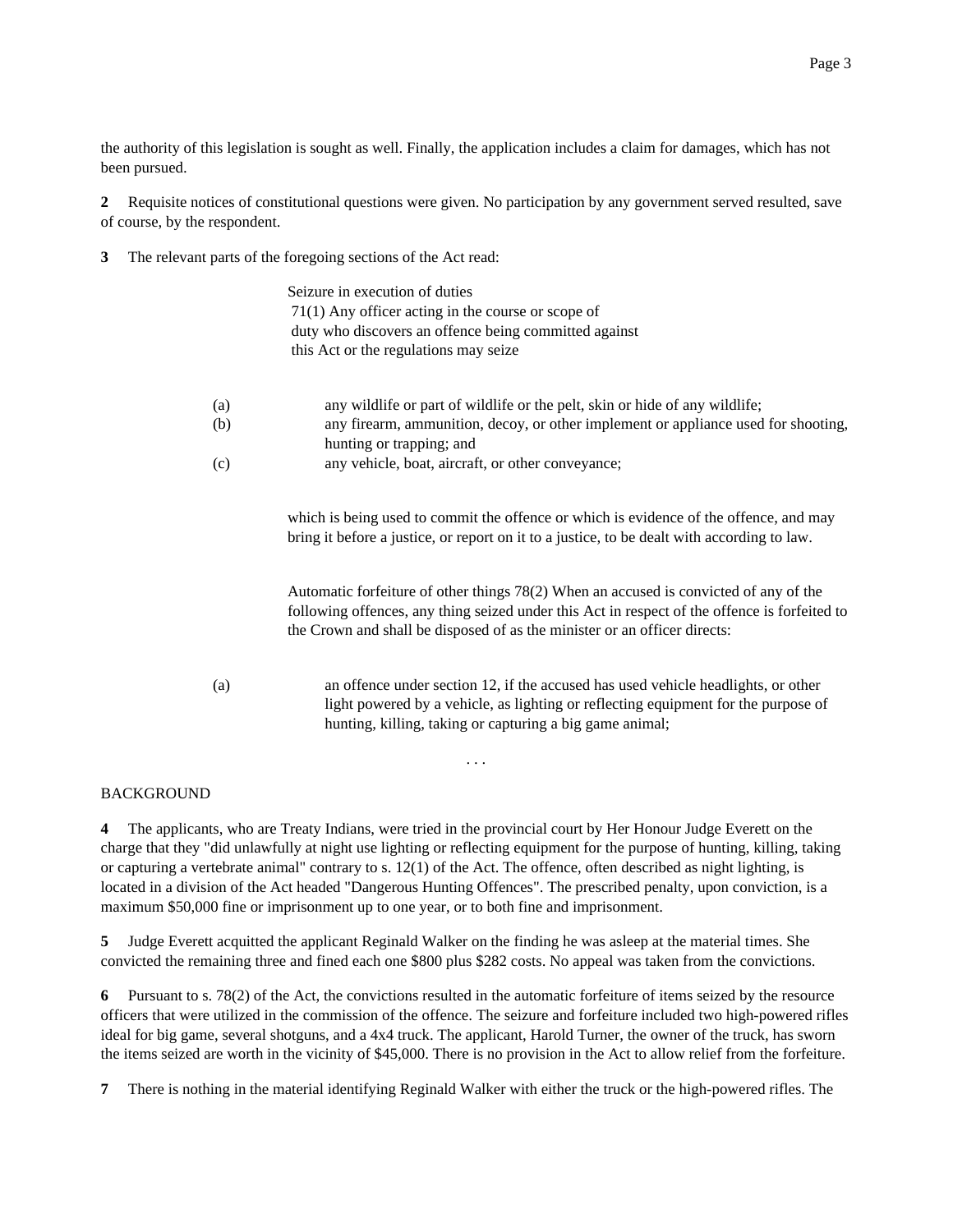Government has indicated it is prepared to return the shotguns to whomever they belong. Consequently, Reginald Walker no longer has any practical interest in the present application.

**8** Counsel for the Government have accepted that the procedure by notice of application, which has brought this matter before the court, is appropriate in the circumstances. Because of the automatic aspect of the forfeiture and the absence of any right to seek relief, the trial judge was without authority to deal with the issues now raised. In consequence, the evidence at trial is not before this court. However, by agreement, the findings of Judge Everett, as set forth in her reasons for decision, may be utilized on this application. As well, the following evidence is available for consideration:

|   | 1)<br>2)<br>3)         | an affidavit dated March 15, 2000 by the applicant Harold Turner;<br>an affidavit dated August 30, 1999 by Luke Peloquin, Enforcement and Hunter<br>Safety Coordinator for the Manitoba Department of Natural Resources;<br>a memo from the Minister of Mines and Resources dated in 1994 when amendments<br>to the Act were being made; |
|---|------------------------|------------------------------------------------------------------------------------------------------------------------------------------------------------------------------------------------------------------------------------------------------------------------------------------------------------------------------------------|
|   | 4)                     | other releases then issued by the Government;                                                                                                                                                                                                                                                                                            |
|   | 4)                     | other releases then issued by the Government;                                                                                                                                                                                                                                                                                            |
|   | 5)                     | the transcript of the cross-examination of Mr. Peloquin on his affidavit.                                                                                                                                                                                                                                                                |
| 9 | This evidence reveals: |                                                                                                                                                                                                                                                                                                                                          |
|   | (a)                    | at the time of the offence the truck and the applicants were on private farmland -<br>without permission - after dark, with a spotlight shining from the passenger<br>window;                                                                                                                                                            |
|   | (b)                    | the various guns, a spotlight, and ammunition were found in the vehicle;                                                                                                                                                                                                                                                                 |
|   | (c)                    | no shots were fired at any time;                                                                                                                                                                                                                                                                                                         |
|   | (d)                    | it is especially dangerous at night to discharge a high-powered rifle, when vision is<br>limited, and this was a paramount consideration for the 1994 amendments which<br>substantially increased the penalties for night lighting that included the addition of<br>the automatic forfeiture provision;                                  |
|   | (e)                    | the risk of serious harm, or even death, to third parties is greatly increased when<br>hunting occurs in populated areas at night;                                                                                                                                                                                                       |
|   | (f)                    | statistics show a dramatic decrease in the number of night lighting offences since<br>1994;                                                                                                                                                                                                                                              |
|   | (g)                    | no statistics or information in the possession of Mr. Peloquin establishes any<br>occurrence of injury or death as a result of night lighting;                                                                                                                                                                                           |
|   | (h)                    | in consequence of the seizure of the truck and guns, Harold Turner has suffered<br>financially with reduced credit rating and has been unable to carry on hunting to<br>supplement income and food, and to travel for required purposes as a result of<br>holding office as Chief of the Grand Rapids First Nation;                      |
|   | (i)                    | 50%, or thereabouts, of the persons convicted for night lighting may be treaty or<br>status Indians.                                                                                                                                                                                                                                     |

# ISSUES

**10** In this context, the applicants have raised a number of constitutional arguments, of which only two are non-Charter submissions. In the course of the hearing I indicated my preliminary reaction that, with the exception of an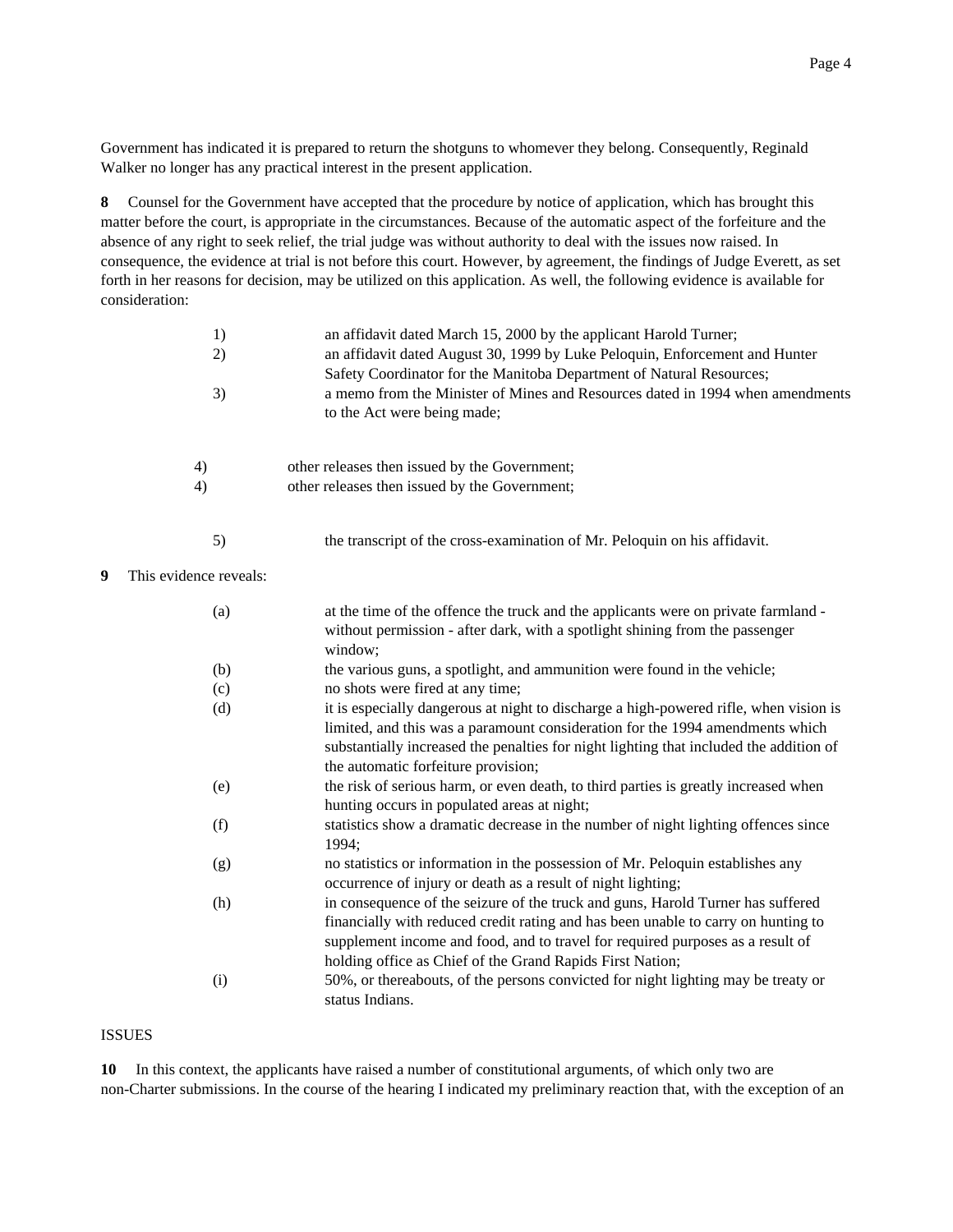argument founded on s. 12 of the Charter which prohibits cruel and unusual treatment or punishment, the position of the applicants appeared to me to be unsupportable. With respect to s. 12, I indicated a similar reaction but stated I wished to digest more fully the case law in that area cited to me, before coming to any final conclusion. Indeed, I informed counsel my mind would remain open on all the arguments advanced until I had the opportunity to look at and review, if not fully digest, the four volumes of cases filed on behalf of the applicants that were unfortunately lost in the system and not deposited with me until the day of the hearing. In the course of my review following the hearing, I asked counsel to submit further argument relative to the effect of s. 15(1) of the Charter, if desired. Submissions from both were received.

**11** My review of all the case law and written argument submitted, including the latest briefs on s. 15(1), has now been completed and my initial impression overall has not changed. On the specific question of the applicability of s. 12 of the Charter, I have read each of the cases relied upon by the applicants but remain of the opinion that s. 78(2) of the Act does not run counter to s. 12 of the Charter.

## DECISION

**12** I will comment briefly on each of the substantive arguments presented on behalf of the applicants, although I will expand my observations somewhat when I deal with s. 12 and s. 15(1) of the Charter:

**12a** 1) Non-Charter, Constitution Act, 1867 - s. 91(27)

The applicants ask the court to find that the pith and substance of the mandatory forfeiture provisions are criminal in character and, therefore, offend against the criminal law powers of Parliament under s. 91(27) of the Constitution Act, 1867 (now the Constitution Act, 1982).

It is not contested that the Province has the right and authority under s. 92(15) of the Constitution Act to impose punishment by fine, penalty or imprisonment to enforce the laws it is entitled to create. The word "penalty" includes forfeiture [see R. v. Nat Bell Liquors Ltd. (1922), 37 C.C.C. 129 (P.C.)]. The nature and dangerous classification of the night lighting offence and the extent of the penalties provided on conviction indicate the high level of seriousness the legislature has placed on this activity. Mandatory forfeiture of whatever is used in the commission of the offence is consistent with that concern and, in my opinion, is a legitimate exercise of provincial authority. I do not find there to be an intrusion into the criminal law arena by the mandatory forfeiture law.

**12b** 2) Non-Charter, Constitution Act, 1982, s. 35

It is submitted that s. 78(2) of the Act conflicts with the fiduciary obligations of Manitoba and the treaty rights of the applicants, as protected by s. 35(1) of the Constitution Act, 1982, or otherwise by common law.

I find no merit to this position. As counsel for the Government emphasized, this case is not about any breach of aboriginal rights. It is not argued that the law directly interferes with any treaty. At most it is submitted the forfeiture provisions impact on treaty rights. The impact is suggested to include restriction on the applicants' ability to hunt or exercise normal living habits, due to the confiscation of the guns and truck, and thereby to limit their treaty rights. However, results of this kind can apply to anyone who breaks the law, and as long as the law is within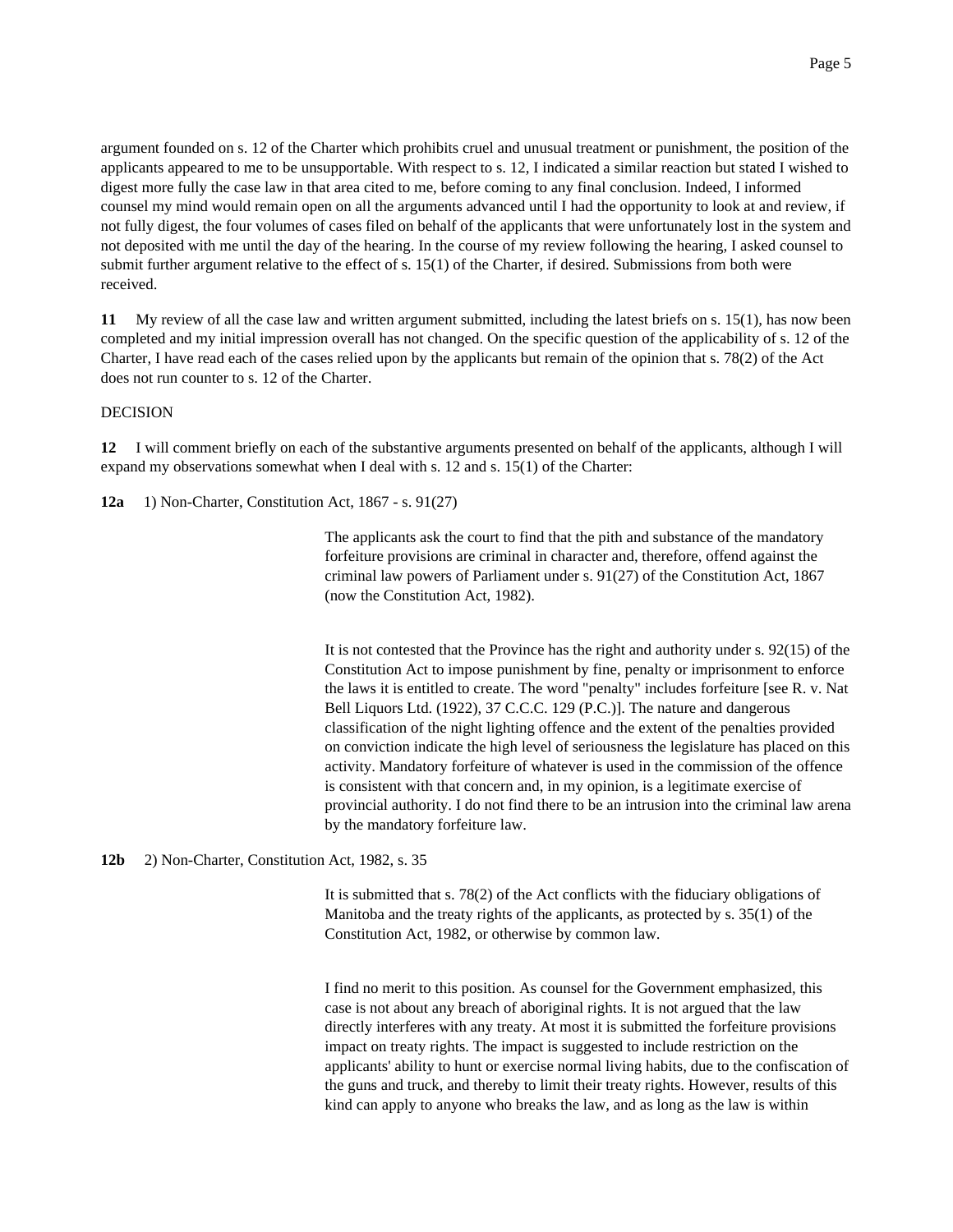|     |                            | constitutional boundaries and by its terms, either explicitly or implicitly, does not<br>interfere with treaty rights, such consequences are not grounds for declaring the<br>forfeiture legislation invalid or inapplicable to the applicants.                                                                                                                                                                                                                                                                                                          |
|-----|----------------------------|----------------------------------------------------------------------------------------------------------------------------------------------------------------------------------------------------------------------------------------------------------------------------------------------------------------------------------------------------------------------------------------------------------------------------------------------------------------------------------------------------------------------------------------------------------|
|     |                            | As well, the proposition that the Government had an obligation to consult with the<br>Aboriginal First Nations before the impugned provisions of the Act were enacted, is<br>unfounded. As counsel for the applicants suggests, there are some circumstances<br>where consultation may be required, for example, where proposed legislation truly<br>may impact on or infringe treaty rights. But, as I have just noted, the present case<br>reveals a law that neither impacts nor infringes those rights in any legal sense<br>requiring consultation. |
| 12c | 3) Charter - s. 7 and s. 8 |                                                                                                                                                                                                                                                                                                                                                                                                                                                                                                                                                          |
|     |                            | Counsel for the applicants argued the wildlife legislation in issue offends s. 7 and s.<br>8 of the Charter, which provide for life, liberty and security of the person and<br>protection against unreasonable search or seizure. The applicants' brief includes<br>suggestions the applicants were unfairly penalized by the removal and retention of<br>the truck and guns, and that particularly because of their aboriginal background, the<br>security of their persons suffered. However, I am unable to identify any breach of                    |

### **12d** 4) Charter - s. 11(d)

Counsel for the applicants also have argued that the seizure of property prior to conviction is contrary to the presumption of innocence. There may be circumstances where this statement can be supported but certainly not from those related to the present proceedings. Here the resource officers observed an apparent crime in progress. Just as an arrest in such circumstances makes sense, the removal of the means by which the alleged crime was being committed is equally logical. The presumption of innocence is not offended where reasonable grounds exist to begin the proceedings necessary to enforce the law. Pre-conviction arrest, bail, bonds, sureties, and seizures are long established parts of that process.

the applicants' personal security, and I cannot see how a law providing for immediate seizure and forfeiture of items, instruments or equipment used in the commission of an offence is unreasonable. On the contrary, such a law appears to

me to be patently reasonable.

# **12e** 5) Charter - s. 15(1)

The next submission on behalf of the applicants is founded on s. 15(1) of the Charter. It is claimed the impugned legislation is discriminatory because it provides a natural resources officer with arbitrary discretion to discriminate in the seizure of property between similarly accused persons, without review or justification.

This claim perhaps can be expressed another way: that a statutory provision providing for automatic forfeiture of items used in the commission of an offence, upon the conviction of the offender, is contrary to s.  $15(1)$  requirements of equality before and under the law, if the choice of whether to seize such items is left to the arbitrary decision of a natural resources officer.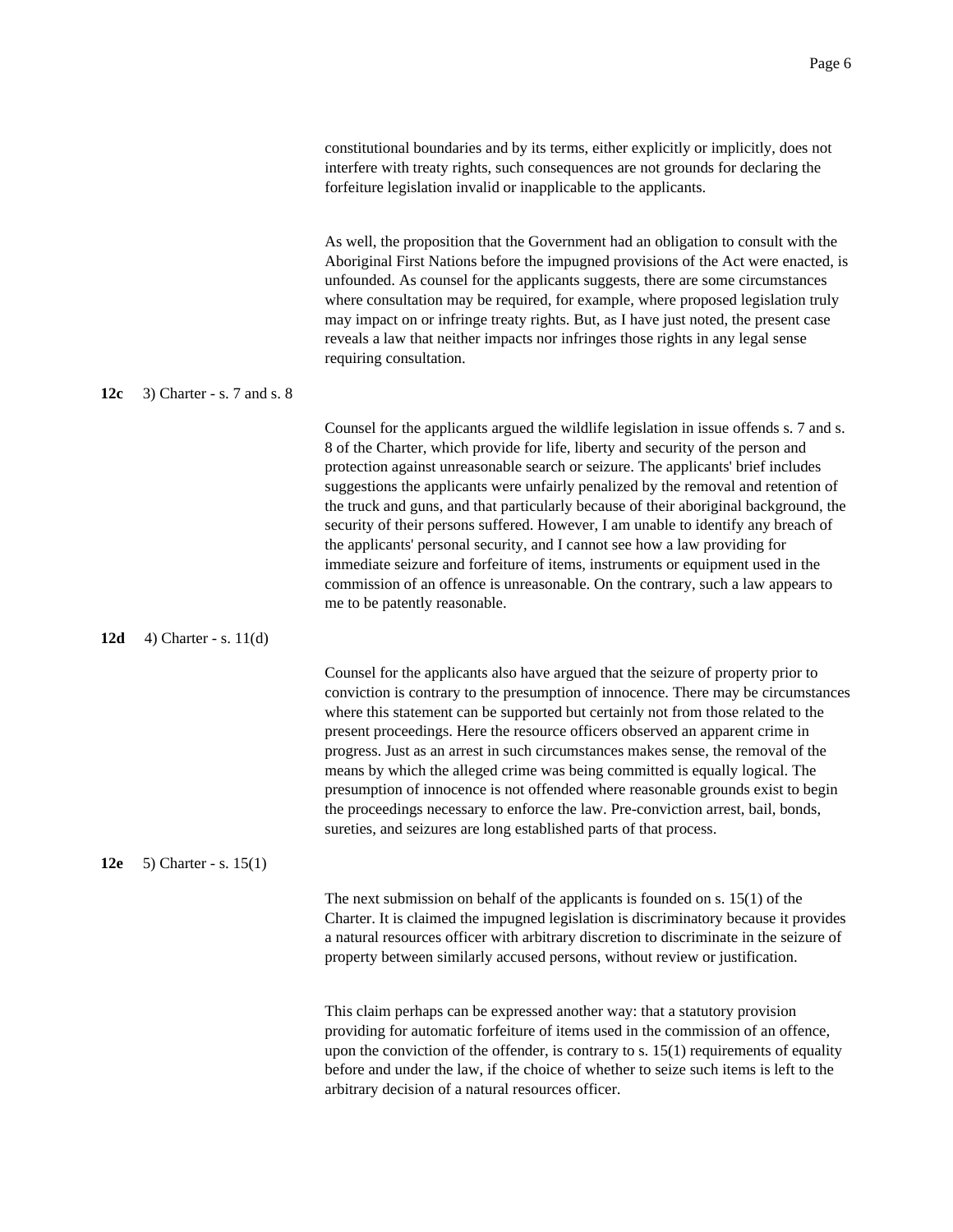It is submitted by counsel for the applicants that such a law means one offender apprehended in the exact same circumstances as another can be subject to far more serious consequences than the other offender.

The applicants rely on the reasoning in R. v. Hillyard (Nfld. S.C.), [1989] N.J. No. 8, Action 1988 No. G-63. In that case, the Newfoundland Supreme Court held legislation similar to the Manitoba wildlife provisions in issue here was unconstitutional. The Newfoundland Wildlife Act gave a wildlife officer authority, at his option, to seize a firearm suspected of being kept contrary to the law. Upon conviction for a connected offence, the statute provided for automatic forfeiture of the seized firearm to the Crown.

Barry, J. rejected defence arguments based on ss. 12, 7 and 8 of the Charter but held that the forfeiture aspect was contrary to s.  $15(1)$  of the Charter as being discriminatory (and could not be saved under s. 1). He held that the discretion given the wildlife officer to seize or not seize a firearm created a situation where unequal treatment could result between one group of offenders and another group of offenders in the same circumstances. He declared the offending provision of the Newfoundland Wildlife Act to be unconstitutional and, therefore, invalid and of no effect.

In reaching this decision, Barry , J. identified the class of individuals treated differently as those whose firearms were seized and those in the same or similar circumstances whose firearms were not seized.

In a number of judgments, including those in:

| - | Egan v Canada, [1995] 2 S.C.R. 513;                                                 |
|---|-------------------------------------------------------------------------------------|
|   | Law v. Canada (Minister of Employment and Immigration), [1999] 1 S.C.R. 497;        |
|   | Corbiere v. Canada (Minister of Indian and Northern Affairs), [1999] S.C.J. No. 24; |
|   | Granovsky v. Canada, [2000] S.C.J. No. 29, [2000] S.C.C. 28,                        |

all subsequent to the Hillyard decision, the Supreme Court of Canada has made clear that persons distinguished in this way do not fall within the enumerated or analogous grounds covered by s. 15 and, therefore, are not within the scope of the protection offered by s. 15. For that reason alone the judgment in Hillyard now cannot be supported. The Supreme Court of Canada has interpreted s. 15 to be measured by several tests which apply only if the person or persons alleged to suffer discrimination fall within the listed or analogous grounds indicated in s. 15(1). In determining an analogous ground the court has taken a purposive approach. It has concluded that the general purpose of s. 15(1) is to prevent the violation of human dignity through the imposition of disadvantage based on stereotyping and social prejudice, and to promote a society where all persons are considered worthy of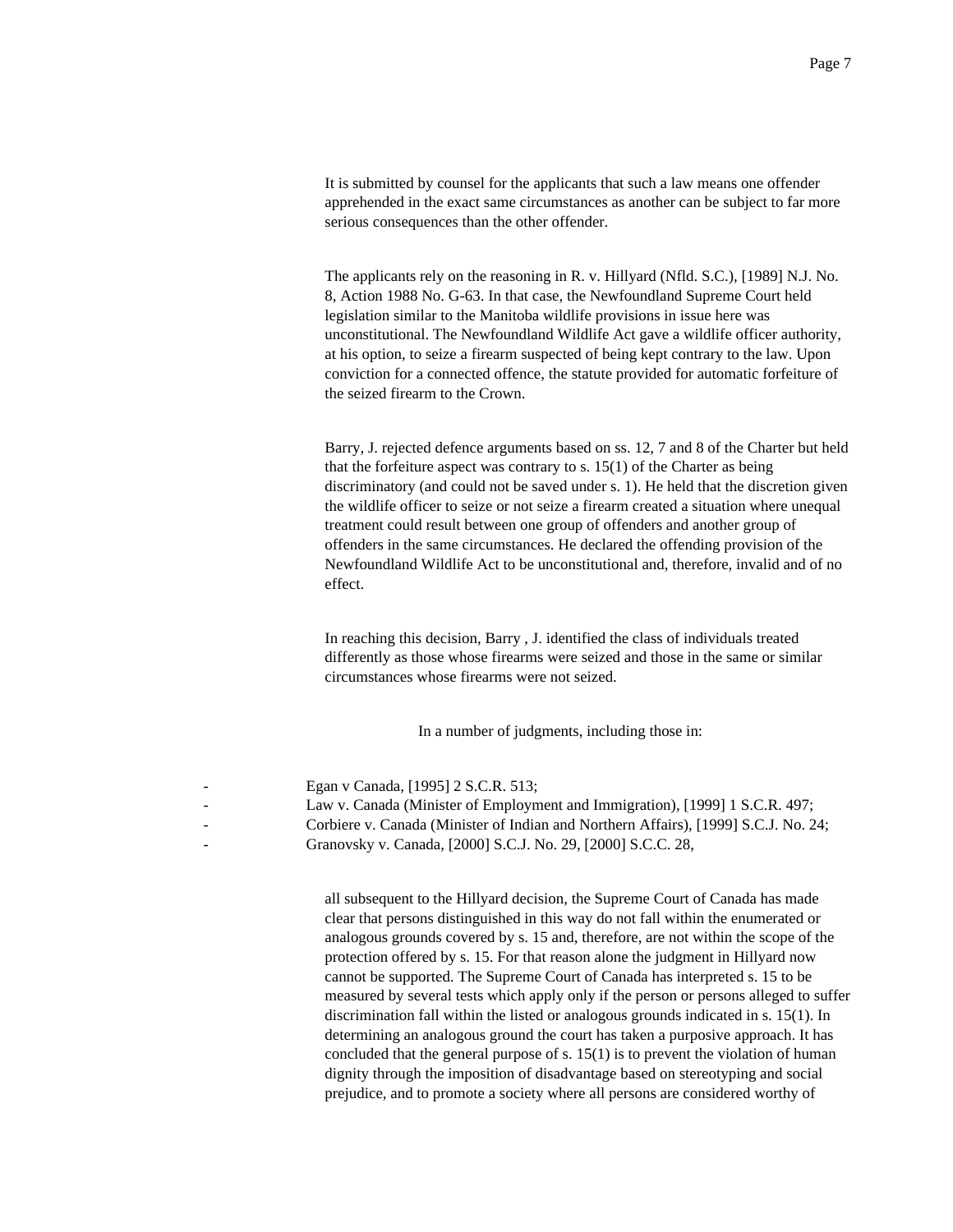respect and consideration. By this standard, I am satisfied s. 15(1) was not intended to apply to the kind of distinction identified by the court in Hillyard. Accordingly, the submission in the present case that the discretionary authority given the Manitoba resource officers offends Charter s. 15(1), is rejected.

In the second written submission by counsel for the applicants pursuant to s.  $15(1)$ , the Hillyard argument was not further advanced. Instead, counsel concentrated on other grounds, also earlier presented, that the effect of the impugned provisions of the Act is to discriminate between aboriginal and non-aboriginal hunters. Counsel relied on the judgment of the Supreme Court of Canada in Andrews v. Law Society of British Columbia, [1989] 1 S.C.R. 143, that a law disproportionate in its impact can in some circumstances be discriminatory despite its apparent equal treatment provisions. Furthermore, counsel utilized the tests identified in Corbiere v. Canada (supra) (and the other cases listed above at p. 12) to argue that the combined effect of ss. 71(1) and 78(2) of the Act removes all consideration of the special circumstances of aboriginal treaty hunters as a group vis-à-vis the general Manitoba population.

It is unnecessary to spell out the numerous factual distinctions argued by counsel, as I have no hesitation in concluding they are not applicable to the principles expressed in the above cited case law. I agree with the observations of counsel for the Government that both the aboriginal and non-aboriginal groups are treated identically under the night lighting provisions of the Act. Both are subject equally to forfeiture of the property they put at risk when breaking the law. The law does not remove the right to hunt. It simply imposes restrictions, applicable to everyone, for breach of the law. As long as the law does not legally impact or interfere with a treaty right, and is not otherwise illegal, aboriginal hunters are subject to its authority just as anyone else, including non-aboriginal hunters, and s. 15(1) has no applicability.

#### **12f** 6) Charter - s. 12

The strongest argument on behalf of the applicants arises from the anti-cruel and unusual punishment provisions of s. 12. However, as earlier noted, I have concluded it is of no help to the applicants' position in the circumstances of this case. In R. v. Smith (E. D.), [1987] 1 S.C.R. 1045, Lamer, J., as he then was, stated at pp. 1072-1073:

... The criterion which must be applied in order to determine whether a punishment is cruel and unusual within the meaning of s. 12 of the Charter is, to use the words of Laskin C.J. in Miller and Cockriell, [1977] 2 S.C.R. 680, supra, at p. 688, whether the punishment prescribed is so excessive as to outrage standards of decency'. In other words, though the state may impose punishment, the effect of that punishment must not be grossly disproportionate to what would have been appropriate.

... The test for review under s. 12 of the Charter is one of gross disproportionality, because it is aimed at punishments that are more than merely excessive. ...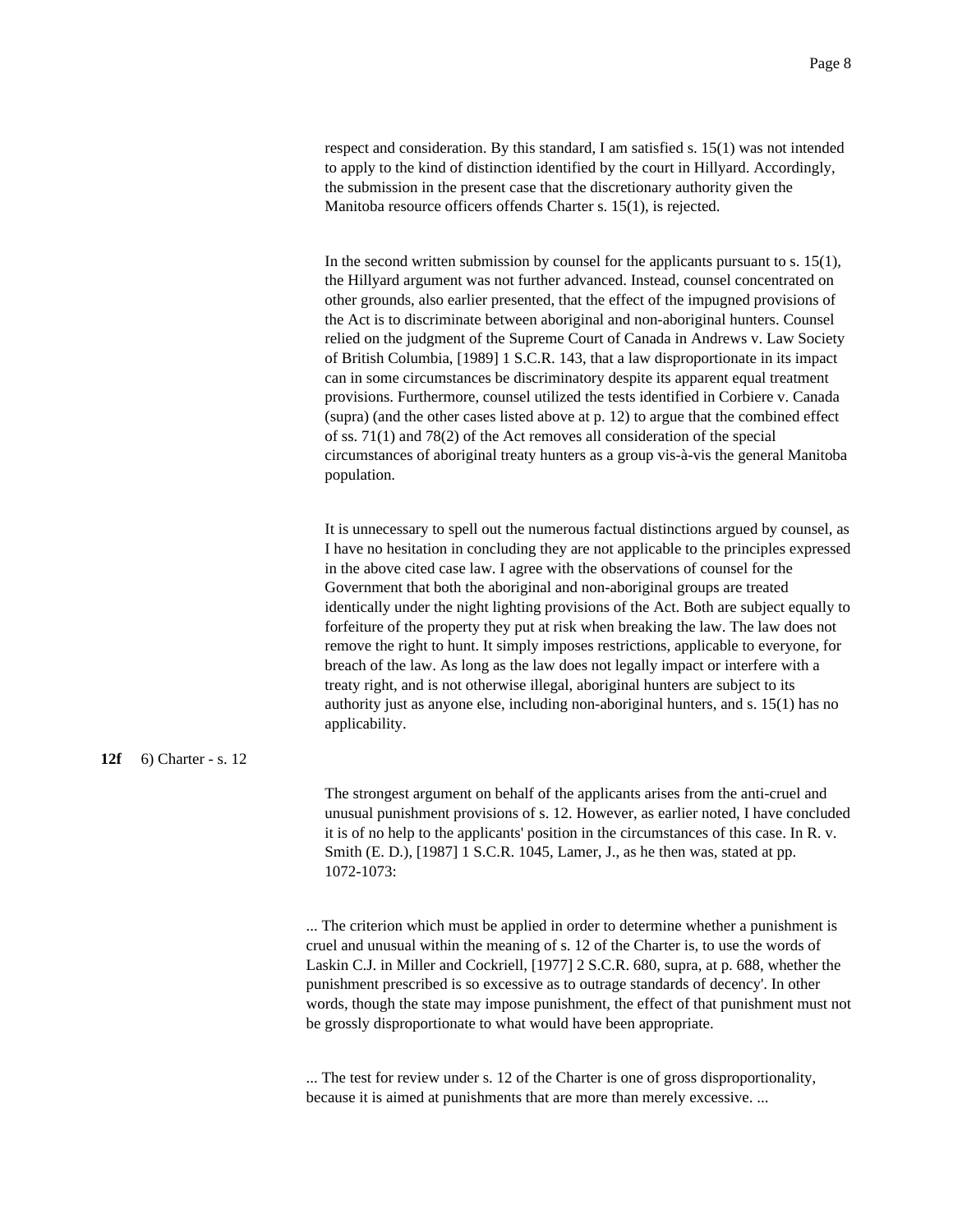... Section 12 ensures that individual offenders receive punishments that are appropriate, or at least not grossly disproportionate, to their particular circumstances, ...

In the Smith case, the Supreme Court established a test for determining whether a law created the potential for cruel and unusual punishment, to be applied in two stages. The first stage provides for assessment of the impact on the person or persons subject to the law. The second stage directs that the law be measured based by its effect generally given reasonable hypothetical situations.

In R. v. Goltz, [1991] 3 S.C.R. 485, a divided Supreme Court upheld a conviction and the imposition of a minimum sentence of seven days in gaol on a first conviction for driving a motor vehicle while prohibited, under the Motor Vehicle Act of British Columbia, R.S.B.C. 1979, c. 288. The majority found this mandatory minimum penalty was not in breach of s. 12 of the Charter.

In R. v. Desjardins (F.) (1996), 182 N.B.R. (2d) 321 at 336, Bastarache, J.A., speaking for the New Brunswick Court of Appeal (as he then did), observed:

However, it is important to emphasize that while, in the normal process of sentencing, it is the judge's responsibility to inquire as to the offender's ability to pay before imposing a fine, we must keep in mind that s. 12 of the Charter has nothing to do with these principles and the related social problems. This section only provides a constitutional limit on Parliament's discretion to impose sentences, and does not authorize judges to ameliorate as they please the sentences mandated by Parliament ...

Earlier, at p. 333, Bastarache, J.A. commented:

... Courts have a duty of deference towards Parliament and should not challenge its decision to take steps deemed appropriate for the protection of society. ...

The importance of deference to parliament or a legislature was reaffirmed in Smith (supra) when, at p. 1070, the court quoted with approval the following statement of Borins, J. in R. v. Guiller (1985), 48 C.R. (3d) 226 (Ont. Dist. Ct.):

It is not for the court to pass on the wisdom of Parliament with respect to the gravity of various offences and the range of penalties which may be imposed upon those found guilty of committing the offences. Parliament has broad discretion in proscribing conduct as criminal and in determining proper punishment. While the final judgment as to whether a punishment exceeds constitutional limits set by the Charter is properly a judicial function the court should be reluctant to interfere with the considered views of Parliament and then only in the clearest of cases where the punishment prescribed is so excessive when compared with the punishment prescribed for other offences as to outrage standards of decency.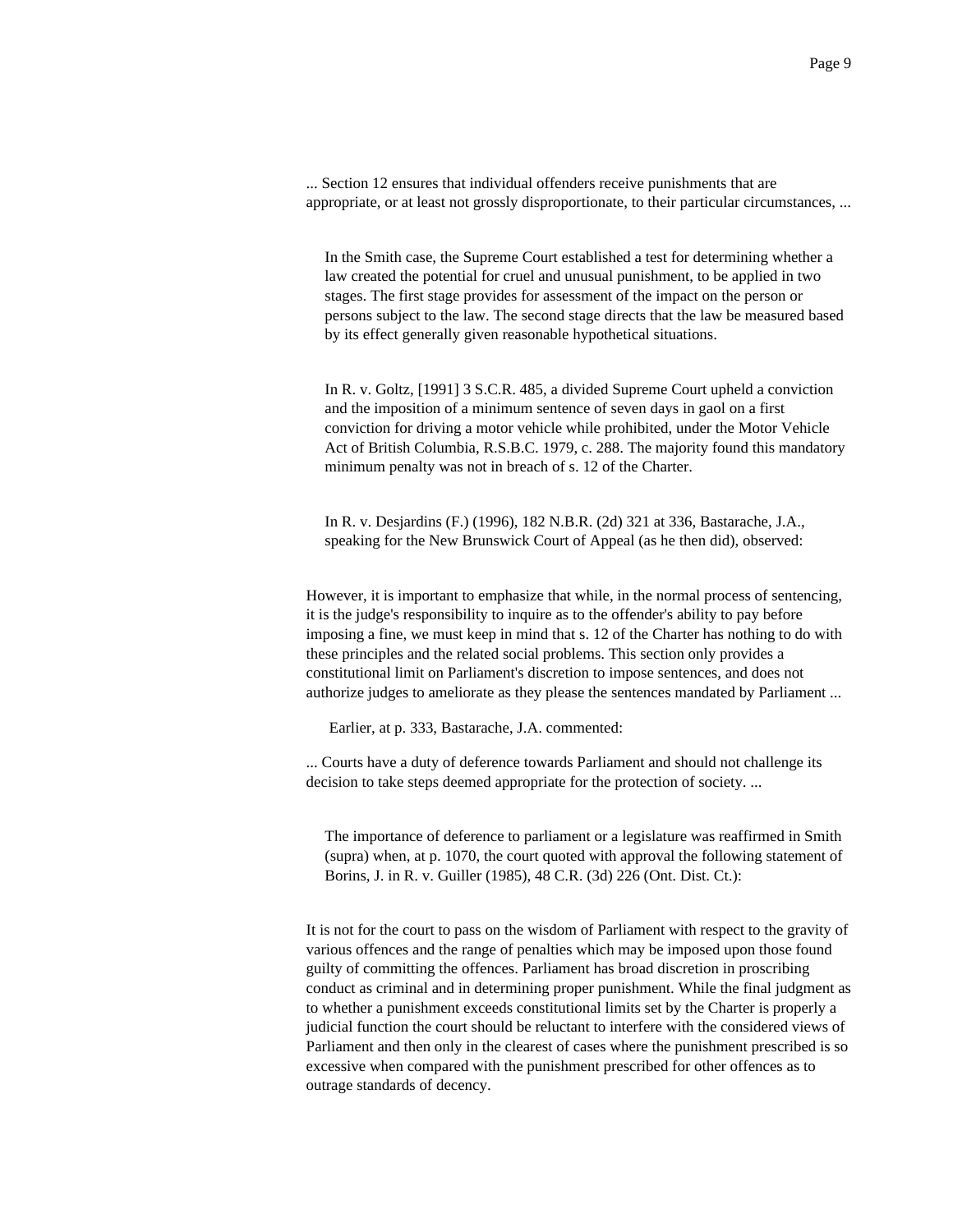A judgment of the Federal Court of Canada, Trial Division is founded on a situation very similar to the present case - Porter v. Canada (1989), 26 F.T.R. 69. The facts involved the mandatory forfeiture of a vehicle in which illegally manufactured spirits were found, resulting in a conviction under a provision of the Excise Act, R.S.C. 1970, c. E-12.

In a comprehensive judgment, Joyal, J. rejected the claim that the forfeiture provision was unconstitutional, and in the course of his reasons extensively reviewed the law pertaining to forfeiture. He identified forfeiture as a long existing consequence of illegal behaviour. He found that none of the provisions of the Charter relied upon, which included ss. 8, 11(d), and 12, were breached. His detailed reasoning is directly supportive of my own conclusions in respect of these Charter provisions as applied or considered in the context of the present case. Specifically, as to s. 12, he observed that to the extent forfeiture can be regarded as punishment, and he concluded it could, normally and historically it has not been held to be cruel and unusual. At p. 77 he noted that the thrust of challenges to the constitutionality of statutory provisions regarded as imposing cruel and unjust punishment has been substantially directed to the physical and emotional constraints of the person, and not the individual's financial (or property) loss. On the same page he went on to specifically reject the s. 12 argument by the following comments, with which I respectfully agree:

In the case at bar, the forfeiture of the truck causes financial loss to the plaintiff but it cannot be said that such loss is so cruel and unusual as to give it the protection of the Charter. Forfeiture, under either the Customs Act or the Excise Act, is certainly not unusual and, in terms of our long and historical experience with it, cannot be said, to quote the words of Lamer, J., in the Smith case (supra) to be so excessive as to outrage standards of decency'. To adopt a contrary position would be to conclude that Canadian standards of decency were radically altered on the coming into force of the Charter.

I must, therefore, conclude that even if s. 163(3) of the Excise Act contains a punitive aspect, its harsh quality does not make it cruel and unusual.

It is by the standards and the approach identified in the case law that I have arrived at the conclusion s. 78(2) of the Act is not contrary to s. 12 of the Charter. Sections 10 through 13 of the Act reflect the concern of the Manitoba Legislature that hunting of vertebrate animals, which includes big game animals, at night in areas where other people are located, can be exceptionally dangerous. As noted at the outset of these reasons, the sections are located in a division of the Act headed "Dangerous Hunting Offences", and the maximum penalty for night lighting is a \$50,000 fine and/or one year in prison. This reflects the seriousness in which the Government and those involved in enforcement regard the offence. This in turn provides considerable support for the conclusion the added potential of forfeiture of anything used in the commission of night lighting is a fitting, and not illogical, part of the penalty upon conviction.